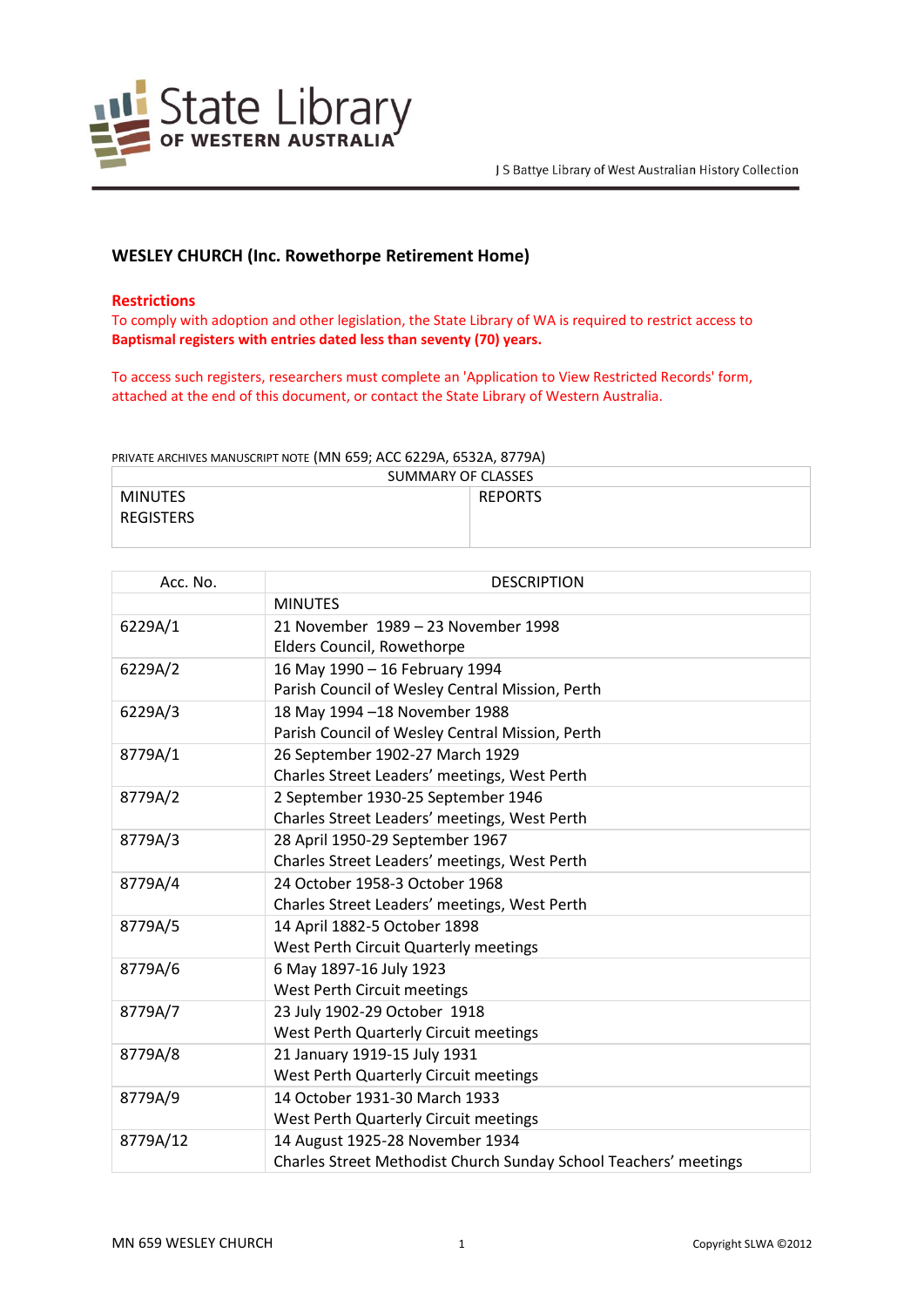

J S Battye Library of West Australian History Collection

| 8779A/13 | 31 October 1935-9 September 1954<br>Charles Street Methodist Church Sunday School Teachers' meetings |
|----------|------------------------------------------------------------------------------------------------------|
| 8779A/14 | 13 April 1923-26 November 1959<br><b>Charles Street Trustees' meetings</b>                           |
| 8779A/15 | c.1967-1974                                                                                          |
|          | Wesley Parish Charles Street Church Youth Centre minutes. Includes some                              |
|          |                                                                                                      |
|          | correspondence and miscellaneous papers                                                              |
| 8779A/16 | 16 July 1893-20 April 1922                                                                           |
|          | Central Methodist Missions Homes House Committee meetings                                            |
| 8779A/17 | 7 July 1960-1 April 1965                                                                             |
|          | Central Methodist Missions Homes House Committee meetings                                            |
| 8779A/18 | 6 May 1965-2 May 1968                                                                                |
|          | Central Methodist Missions Homes Ladies Committee meetings                                           |
| 8779A/19 | 6 June 1968-7 September 1972                                                                         |
|          | Friends of Central Methodist Missions Homes meetings                                                 |
| 8779A/20 | 5 October 1972-26 January 1978                                                                       |
|          | Friends of Central Methodist Missions Homes meetings                                                 |
| 8779A/21 | 2 March 1978-5 August 1982                                                                           |
|          | Friends of Central Methodist Missions Homes meetings                                                 |
| 8779A/22 | 2 September 1982-31 May 1984                                                                         |
|          | Friends of Central Methodist Missions Homes meetings                                                 |
| 8779A/23 | 28 April 1893-23 November 1900                                                                       |
|          | Perth Methodist Guild, Literary Society and Young Men's Society meetings                             |
| 8779A/24 | 9 July 1936-23 April 1942                                                                            |
|          | Perth Wesley Dorcas Society meetings                                                                 |
| 8779A/25 | 12 May 1938-13 September 1945                                                                        |
|          | Charles Street Methodist Ladies' Guild meetings                                                      |
| 8779A/26 | 14 May 1942-27 November 1947                                                                         |
|          | Wesley Dorcas Society meetings. Later known as Women's Guild and                                     |
|          | Ladies' Guild                                                                                        |
| 8779A/27 | 11 October 1945-17 May 1951                                                                          |
|          | Charles Street Methodist Ladies' Guild meetings                                                      |
| 8779A/28 | 24 March 1949-10 December 1953                                                                       |
|          | Perth Wesley Ladies' Guild meetings                                                                  |
| 8779A/29 | 12 February 1958-24 October 1962                                                                     |
|          | Perth Wesley Ladies' Guild meetings                                                                  |
| 8779A/30 | 31 October 1957-29 November 1962                                                                     |
|          | Charles Street Methodist Ladies' Guild meetings                                                      |
| 8779A/31 | 23 February 1959-6 September 1965                                                                    |
|          | Wesley Women's Evening Group meetings                                                                |
| 8779A/32 | 7 November 1962-24 May 1967                                                                          |
|          | Wesley Ladies' Guild meetings                                                                        |
| 8779A/33 | 11 April 1963-4 April 1968                                                                           |
|          | Charles Street Methodist Ladies' Guild meetings                                                      |
| 8779A/34 | 4 October 1965-29 November 1971                                                                      |
|          | Wesley Women's Evening Group meetings                                                                |
| 8779A/35 | 25 November 1970-14 November 1973                                                                    |
|          | Perth Wesley Ladies' Guild meetings                                                                  |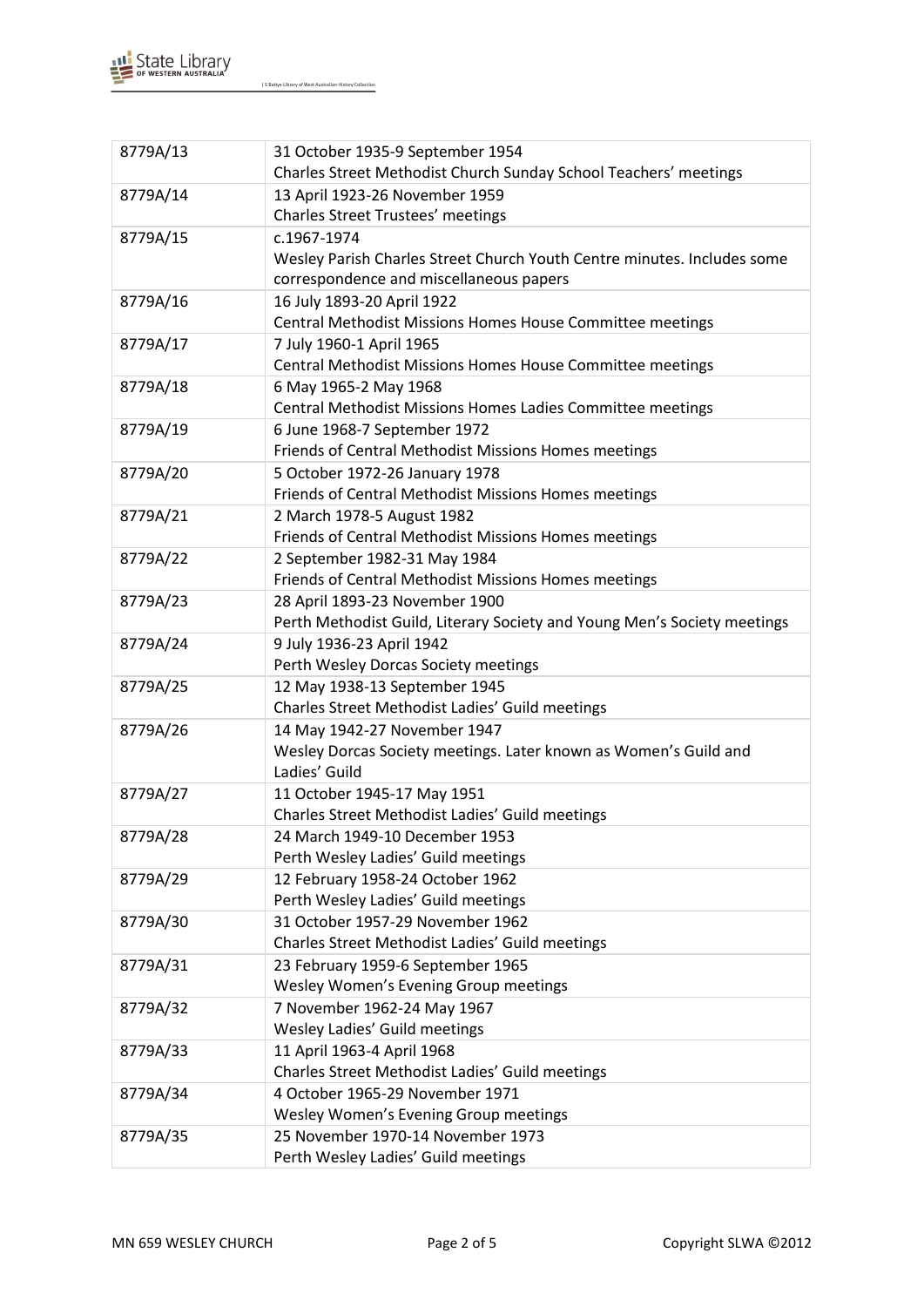

J S Battye Library of West Australian History Collection

| 8779A/36   | 14 November 1973-11 August 1976                                     |
|------------|---------------------------------------------------------------------|
|            | Perth Wesley Ladies' Guild meetings                                 |
| 8779A/37   | 16 February 1972-15 June 1977                                       |
|            | Perth Central Methodist Mission Leaders' and Quarterly meetings     |
| 8779A/38   | 11 February 1899-7 July 1921                                        |
|            | Perth Methodist Members' Quarterly meetings                         |
| 8779A/39   | 19 October 1921-17 July 1935                                        |
|            | Perth Methodist Members' Quarterly meetings                         |
| 8779A/40   | 17 October 1935-8 October 1957                                      |
|            | Perth Methodist Members' Quarterly meetings                         |
| 8779A/41   | 28 January 1958-8 January 1968                                      |
|            | Perth Central Methodist Mission Quarterly Management Committee      |
|            | meetings                                                            |
| 8779A/42   | 10 February 1909-8 March 1919                                       |
|            | Methodist Local Preachers Association of Western Australia meetings |
| 8779A/43   | 5 August 1954-4 May 1960                                            |
|            | Hardy Lodge Ladies' Committee meetings                              |
| 8779A/44   | 7 November 1967-5 August 1969                                       |
|            | Wesley College Trustees' meetings                                   |
| 8779A/45   | 13 November 1933-25 September 1938                                  |
|            | Wesley Methodist Chinese Mission meetings                           |
| 8779A/46   | 2 August 1898-13 March 1915                                         |
|            | Claisebrook Road Church and Wesley Trust minutes book and ledger    |
| 8779A/47   | 20 March 1936-8 February 1949<br>Perth Social Reform Committee      |
|            |                                                                     |
| 8779A/48   | 24 November 1925-12 August 1941<br>Perth Wesley Girls' Club         |
| 8779A/49   | 15 April 1907-17 February 1910                                      |
|            | Wesley Young Men's Club                                             |
| 8779A/50   | 8 March 1989-13 December 1989                                       |
|            | Perth Wesley Parish Mission Board                                   |
| 8779A/51   | 14 February 1990-12 December 1990                                   |
|            | Perth Wesley Parish Mission Board                                   |
| 8779A/52   | 20 April 1994-9 October 1995                                        |
|            | Wesley Mission Perth Managers' meetings                             |
| 8779A/53   | 18 July 1866-28 July 1890                                           |
|            | Wesley Church Perth Building Committee                              |
| 8779A/54   | 23 January 1899-24 November 1899                                    |
|            | Wesley Church Perth Building Committee                              |
| 8779A/55   | 4 April 1899-11 August 1916                                         |
| <b>OSM</b> | Wesley Church Perth Trustee meetings                                |
| 8779A/56   | 7 April 1861-16 March 1891                                          |
|            | Perth Wesleyan Sunday School                                        |
| 8779A/57   | 18 May 1891-20 May 1913                                             |
| <b>OSM</b> | Perth Wesley Church Sunday School Teachers' meetings                |
| 8779A/58   | 14 June 1900-8 April 1919                                           |
|            | Perth Wesley Church Sunday School Teachers' meetings                |
| 8779A/59   | 31 January 1913-7 November 1917                                     |
|            | Wesley Sunday School Management Committee meetings                  |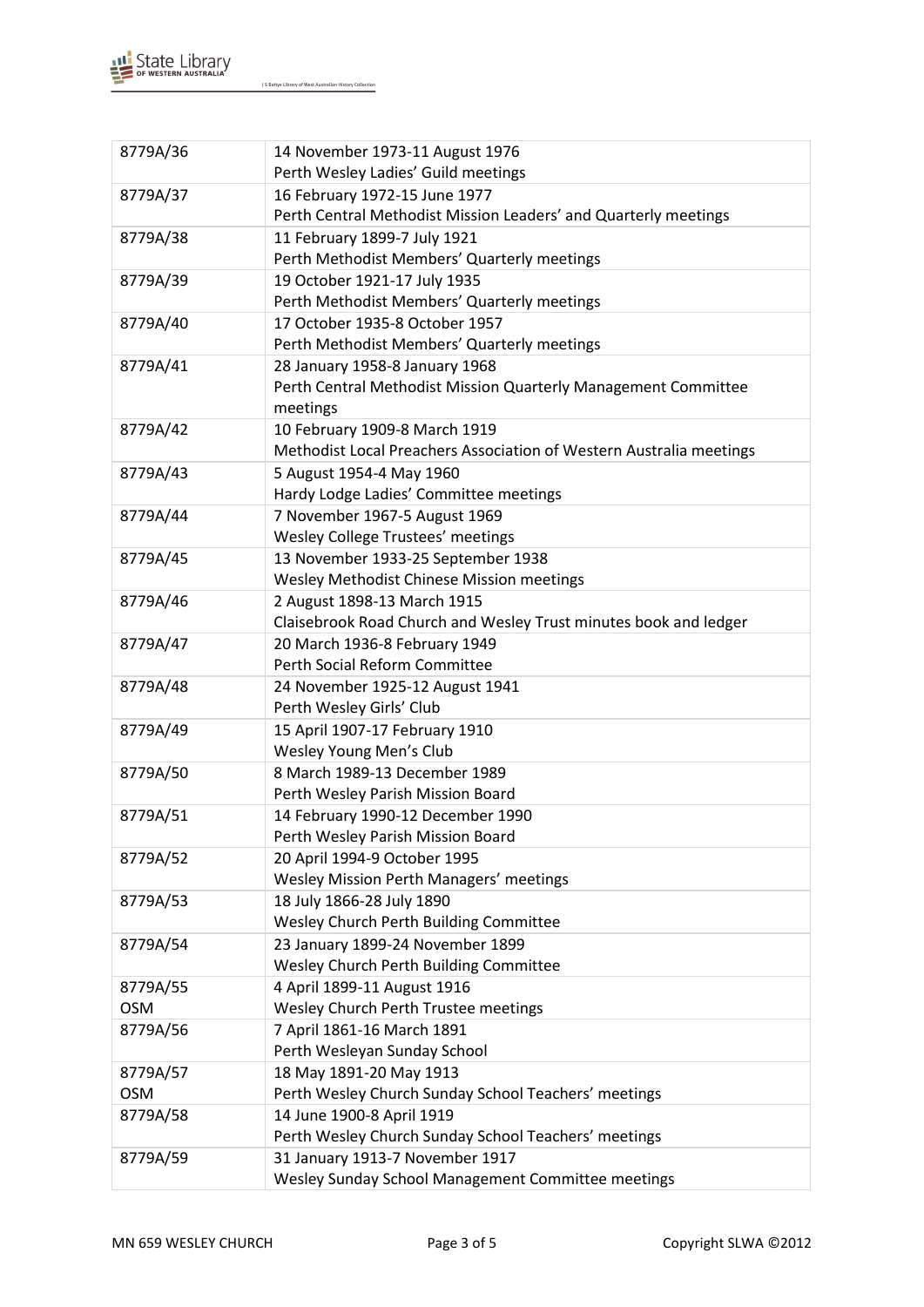

J S Battye Library of West Australian History Collection

| 8779A/60                | 10 February 1921-5 July 1972                                        |
|-------------------------|---------------------------------------------------------------------|
|                         | Perth Wesley Church Sunday School Teachers' meetings                |
| 8779A/61                | 6 October 1927-12 May 1931                                          |
|                         | Wesley Trust Queens Building Executive Committee                    |
| 8779A/62                | 20 May 1931-11 October 1958                                         |
|                         | Wesley Trust Queens Building Executive Committee                    |
| 8779A/63                | 12 December 1938-25 July 1949                                       |
|                         | Wesley Trust Queens Building Executive Committee                    |
| 8779A/64                | 16 June 1925-30 September 1927                                      |
|                         | Wesley Church Executive Committee of Trustees                       |
| 8779A/65                | 27 April 1891-27 March 1899                                         |
|                         | <b>Wesley Church Trustees</b>                                       |
| 8779A/66                | 13 October 1913-8 April 1927                                        |
|                         | <b>Wesley Church Trustees</b>                                       |
| 8779A/67                | 13 May 1927-13 December 1935                                        |
|                         | <b>Wesley Church Trustees</b>                                       |
| 8779A/68                | 14 February 1936-14 November 1941                                   |
|                         | <b>Wesley Church Trustees</b>                                       |
| 8779A/69                | 12 December 1941-4 March 1949                                       |
|                         | <b>Wesley Trust</b>                                                 |
| 8779A/70                | 1 April 1949-6 June 1961                                            |
|                         | <b>Wesley Church Trust</b>                                          |
|                         |                                                                     |
|                         | <b>REGISTERS</b>                                                    |
| 6532A                   | 1840 - 4 April 1965                                                 |
| <b>CHURCH REGISTERS</b> | <b>Register of Baptisms</b>                                         |
| <b>RESTRICTED</b>       |                                                                     |
| 8779A/10                | 7 January 1962-29 December 1968                                     |
|                         | Register of Services for Charles Street West Perth Methodist Church |
| 8779A/11                | 5 January 1969-26 December 1976                                     |
|                         | Register of Services for Charles Street West Perth Methodist Church |
|                         |                                                                     |
|                         | <b>REPORTS</b>                                                      |
| 6229A/4                 | 15 March 1992 - 1998                                                |
|                         | Annual Reports of Perth Parish of Wesley Church                     |

Holdings = 2.46 m

#### *Copyright Restrictions*

*The Commonwealth Copyright Act 1968 regulates copying of unpublished material. It is the user's legal obligation to determine and satisfy copyright.*